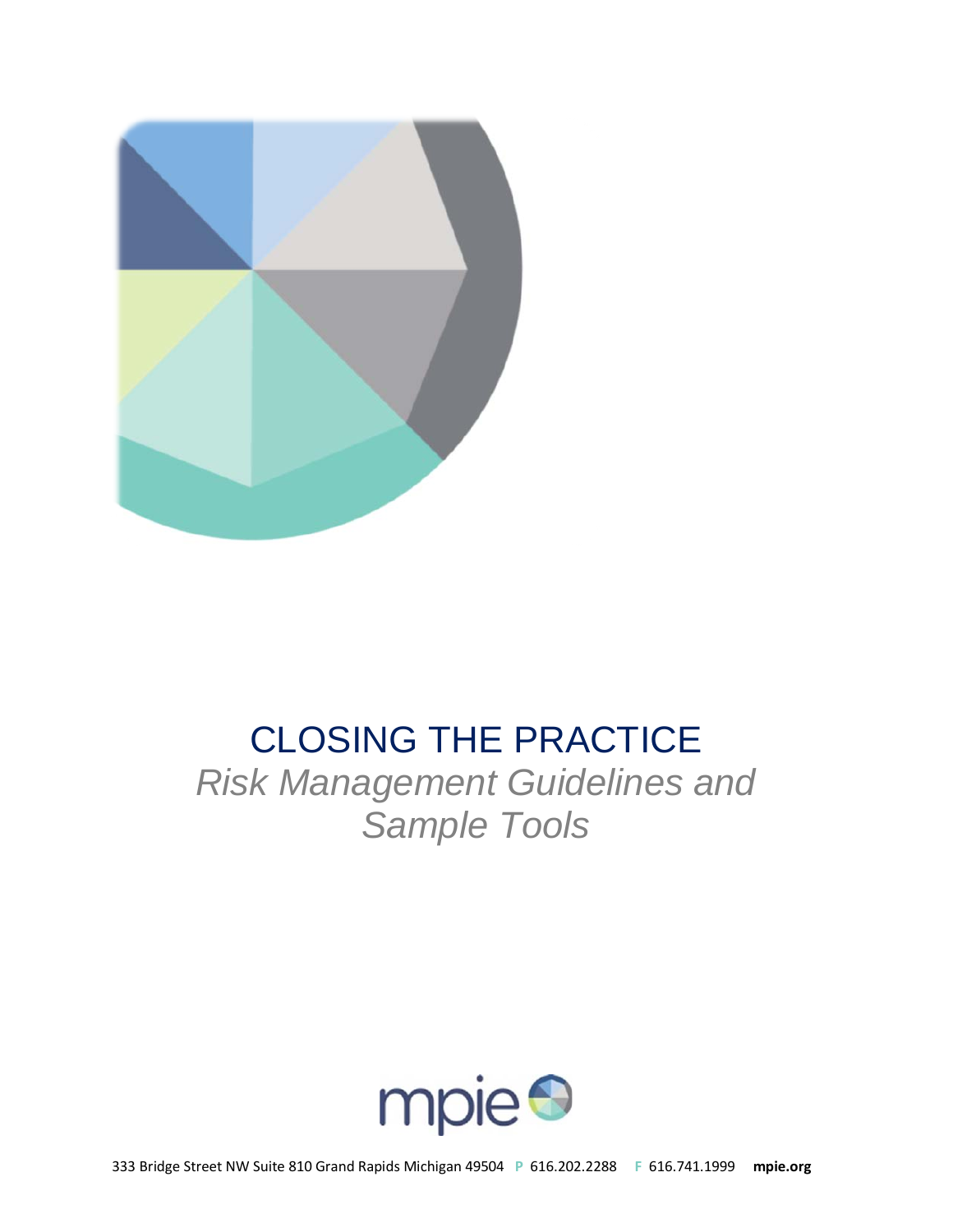# **Table of Contents**

Michigan Professional Insurance Exchange provides this Physician Office Risk Management Manual for use by its insured physicians and their office staff only. It is intended as an educational resource and is provided free of charge. Adherence to these risk management suggestions may reduce liability risk in general, but it cannot guarantee any specific reduction or savings on actual litigation costs. It makes no promise and no warranty, expressed or implied. Information in this manual does not establish a standard of care. The information and suggestions in this manual may not apply to all practice situations. The information should be used a reference tool only.

Copyright 2016 Michigan Professional Insurance Exchange. All rights reserved.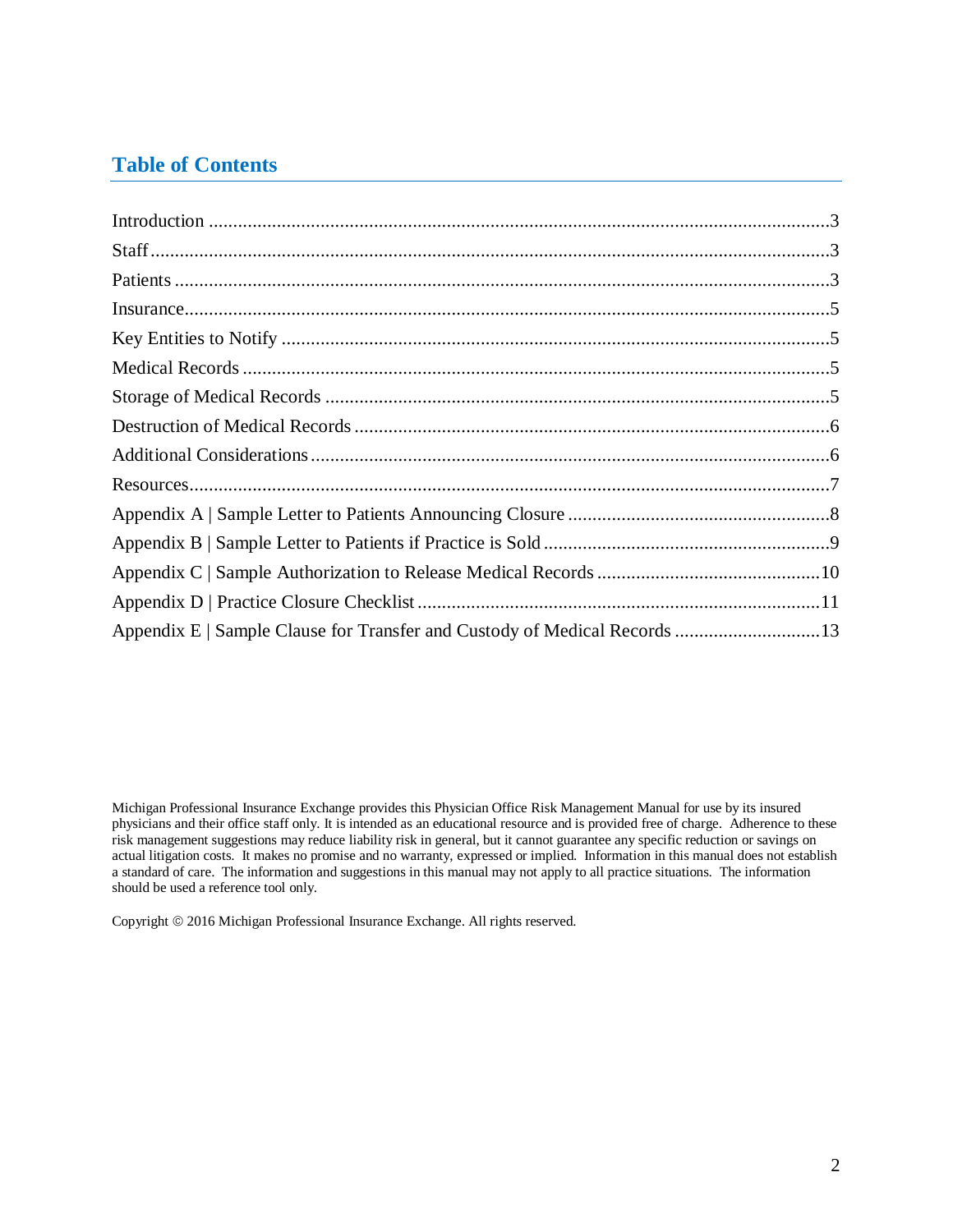## <span id="page-2-0"></span>**Introduction**

A variety of circumstances may lead a physician to end his/her current practice arrangement. To ensure continuity of patient care, to avoid any allegation of abandonment, and to fulfill contractual and regulatory obligations, the physician should provide notice in a timely manner. This responsibility often applies to a physician departing a group practice. If feasible, begin planning your departure years in advance. MPIE recommends consulting with an attorney and an accountant to assist you with building an exit strategy.

Address the following areas in your planning process.

#### <span id="page-2-1"></span>**Staff**

- Keep staff informed. Notify employees three (3) months in advance of the anticipated closing date. Outline a plan regarding a severance policy and benefits. Consider providing incentives to encourage valued staff members to continue their employment and ease the transition to closing the practice. Options to consider offering are: an exit bonus, an increase in base salary, or continued employment if you sell the practice.
- Negotiate to enable your staff to retain their positions if the practice is acquired by another physician. Familiar staff facilitates the transition of patients to the new providerowner.
- Arrange for staff interviews with the acquiring physician. If needed, provide an outplacement service to provide resources that assist staff in obtaining other employment.
- Ensure that you fulfill all legal requirements related to any employment retirement plan.
- Determine what obligations you have in relationship to your employees' health insurance coverage and your obligations to pay unused employee benefits such as vacation and sick time.

## <span id="page-2-2"></span>**Patients**

Notify active patients a minimum of three (3) months prior to closing, enabling them to locate another physician and adjust to the transition. Take into consideration the amount of time patients need to establish a relationship with another physician based on the location and availability of other similar practitioners in your geographic area.

When establishing an end-date, surgeons must consider the post-operative follow-up period and refrain from scheduling surgical cases beyond that timeframe.

Obstetrical providers need to plan at least 9 months prior to closure to manage their pregnant patients to term.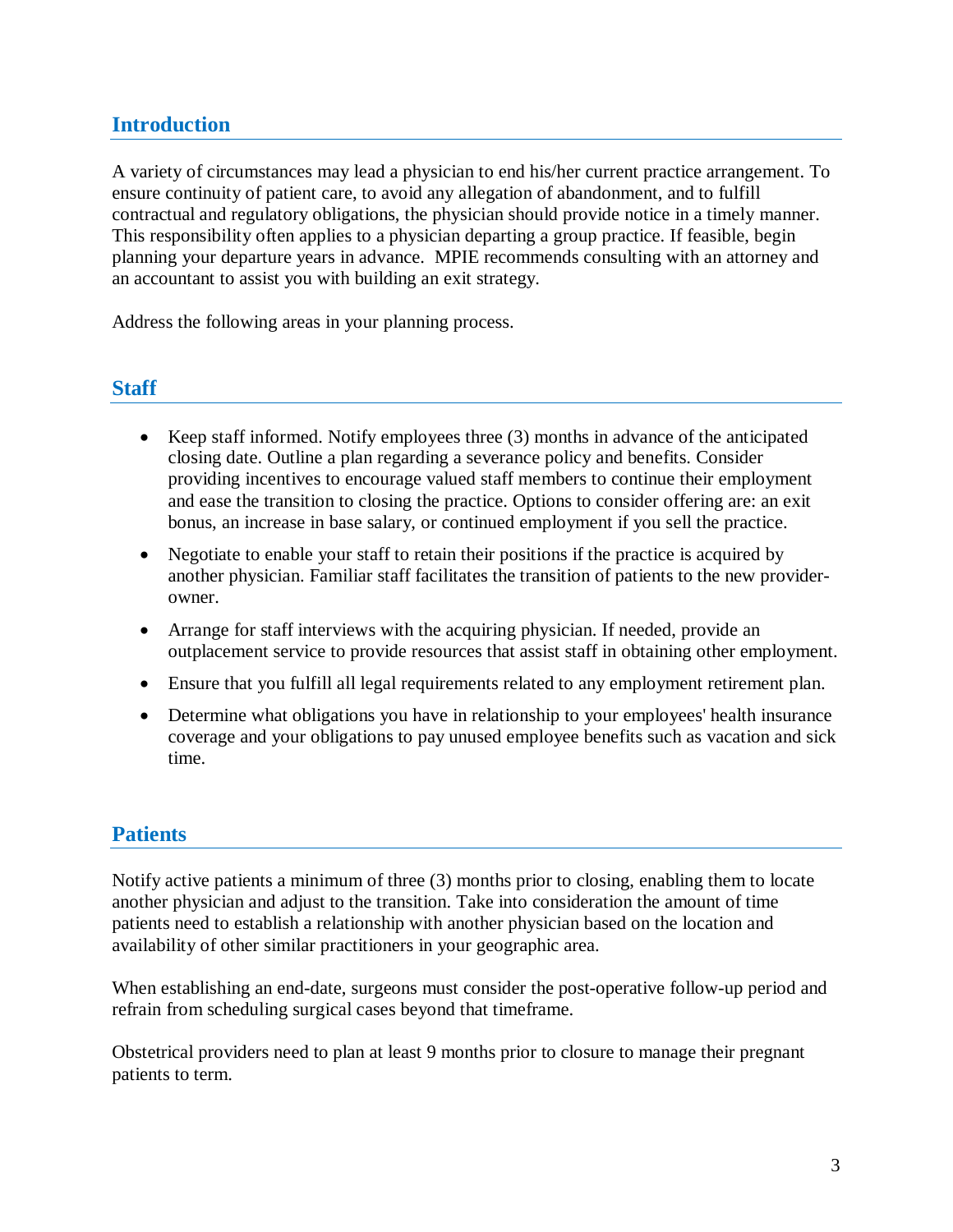| <b>Timeframe</b>                | <b>Actions</b>                                                                                                                                                                                                                                                                                                                                                                                                                                                                                            |
|---------------------------------|-----------------------------------------------------------------------------------------------------------------------------------------------------------------------------------------------------------------------------------------------------------------------------------------------------------------------------------------------------------------------------------------------------------------------------------------------------------------------------------------------------------|
| 6 months                        | Post announcements in office                                                                                                                                                                                                                                                                                                                                                                                                                                                                              |
| prior to<br>closure             | Instruct staff to communicate with patients during calls and appointments                                                                                                                                                                                                                                                                                                                                                                                                                                 |
| 3 months<br>prior to<br>closure | Notify by letter (sent first class mail) and enclose a records release<br>$\bullet$<br>authorization form for patients who are currently undergoing treatment or,<br>who were seen by the practice within the last 2 years. See Appendixes A and<br>B for sample letters. Retain copies of the letters in the patients' records.                                                                                                                                                                          |
|                                 | Consider calling each patient that has a chronic or complicated medical<br>$\bullet$<br>condition (high risk). Follow up with a letter advising them that their<br>condition requires ongoing medical attention and that a physician must be<br>selected to provide for their continuing care. (A certified letter, return receipt<br>requested may be sent in lieu of a telephone call). Determine whether it is<br>necessary to actively transfer the care of compromised patients.                     |
|                                 | Place a notice in at least two $(2)$ area papers serving your patient population.<br>٠<br>If you are a specialty physician and see patients throughout your state, it is in<br>your best interest to utilize periodicals that circulate state-wide. The<br>information contained in the notice is not regulated by any entity. The size of<br>the ad must be large enough to ensure that it is easily seen. Publish the ad<br>several times within a month. You should include the following information: |
|                                 | Date you are closing the office<br>O                                                                                                                                                                                                                                                                                                                                                                                                                                                                      |
|                                 | Date you will stop scheduling patient appointments<br>O                                                                                                                                                                                                                                                                                                                                                                                                                                                   |
|                                 | Information related to transferring a copy of patients' medical records to<br>$\circ$<br>another physician                                                                                                                                                                                                                                                                                                                                                                                                |
|                                 | An explanation of how patients can obtain copies of their medical<br>$\circ$<br>records.                                                                                                                                                                                                                                                                                                                                                                                                                  |
| 1-2 months<br>after<br>closing  | Place a message on the practice's voicemail service instructing patients about the<br>closure. Check messages daily and respond to inquiries in a prompt manner.<br>Include the following information in the message:                                                                                                                                                                                                                                                                                     |
|                                 | Date office closed<br>$\bullet$                                                                                                                                                                                                                                                                                                                                                                                                                                                                           |
|                                 | Information about how patients can:<br>$\bullet$                                                                                                                                                                                                                                                                                                                                                                                                                                                          |
|                                 | Find new providers<br>O                                                                                                                                                                                                                                                                                                                                                                                                                                                                                   |
|                                 | Obtain prescription refills<br>O                                                                                                                                                                                                                                                                                                                                                                                                                                                                          |
|                                 | Request copies of the medical record<br>O                                                                                                                                                                                                                                                                                                                                                                                                                                                                 |
|                                 | Obtain emergency treatment<br>O                                                                                                                                                                                                                                                                                                                                                                                                                                                                           |

Following are recommendations for communicating with your patients about the closure: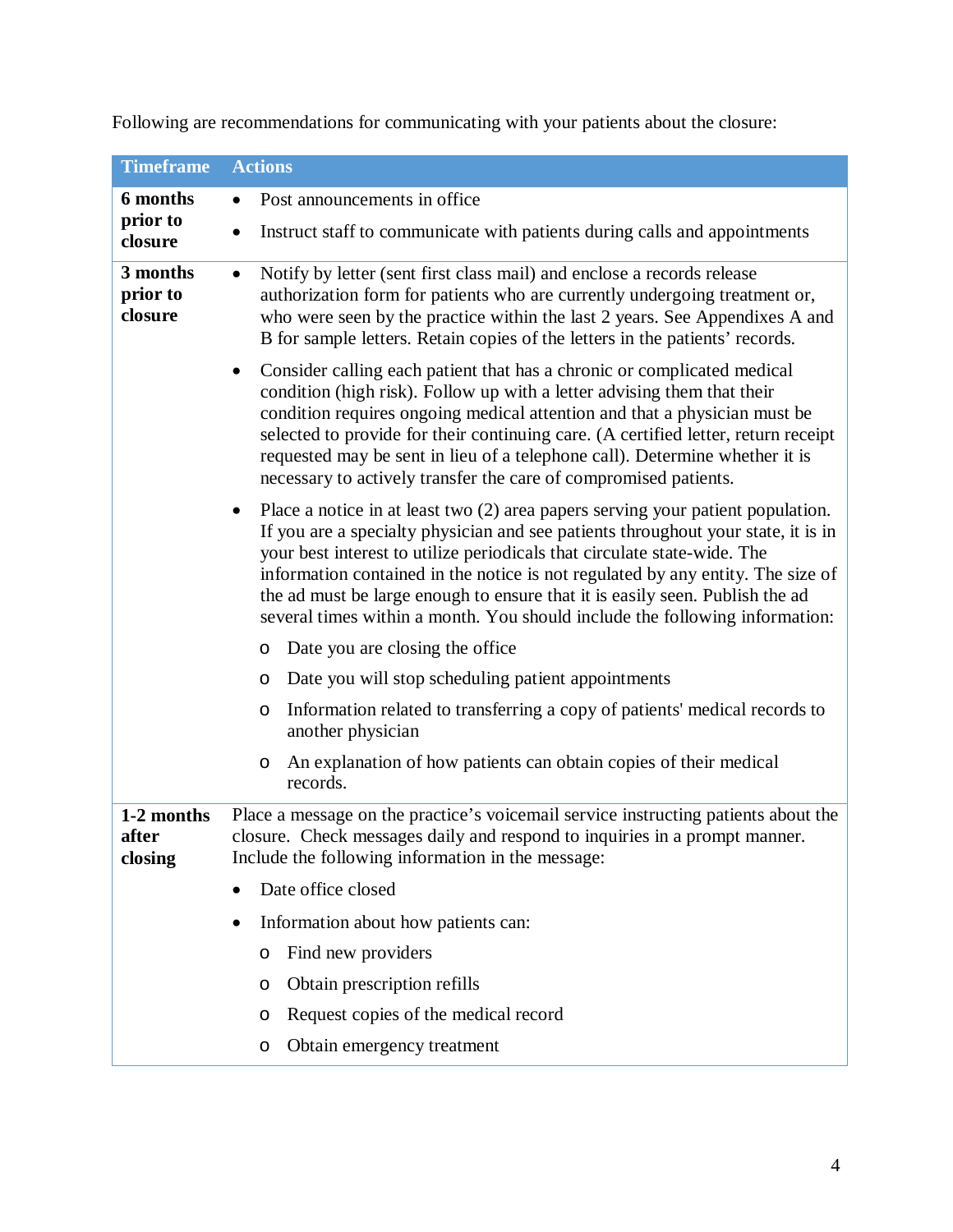### <span id="page-4-0"></span>**Insurance**

- Contact your professional liability insurance carrier. If you have a "claims-made" policy, tail insurance will protect you from a claim that occurred during a claims-made policy period but was reported after a policy has expired or been canceled.
- Inform every insurance company providing any form of coverage for the practice, (e.g., facility, vehicles, and employees).

## <span id="page-4-1"></span>**Key Entities to Notify**

- State Licensing Board
- State and Local Medical Societies
- Drug Enforcement Administration (DEA) (Controlled drugs should be discarded in accordance with DEA procedures and your DEA license returned)
- Hospitals
- Associates
- Medicare
- Medicaid
- Third-Party Payers, MCOs, Workers Compensation
- Professional Associations, AMA, AOA, Specialty Societies

## <span id="page-4-2"></span>**Medical Records**

A valid, signed authorization is necessary to provide a new physician a copy of a patient's medical record. The physician-patient relationship is normally an individual relationship. Obtain each patient's consent to allow colleagues in a group practice to assume care and access your patients' medical records. Do not release the original medical record. Forward a copy of a complete file to the new physician. You may not withhold the records of a patient whose account is in arrears. Be sure to retain medical records according to your state's requirements.

## <span id="page-4-3"></span>**Storage of Medical Records**

Safe storage requires that the confidentiality of the records be protected. Storage options include: archiving records, using a storage firm, arranging for a custodial physician, scanning into a readonly CD or copied to microfilm. When practices have both electronic and paper records, both formats should be reconciled to ensure that information is retained in a meaningful format.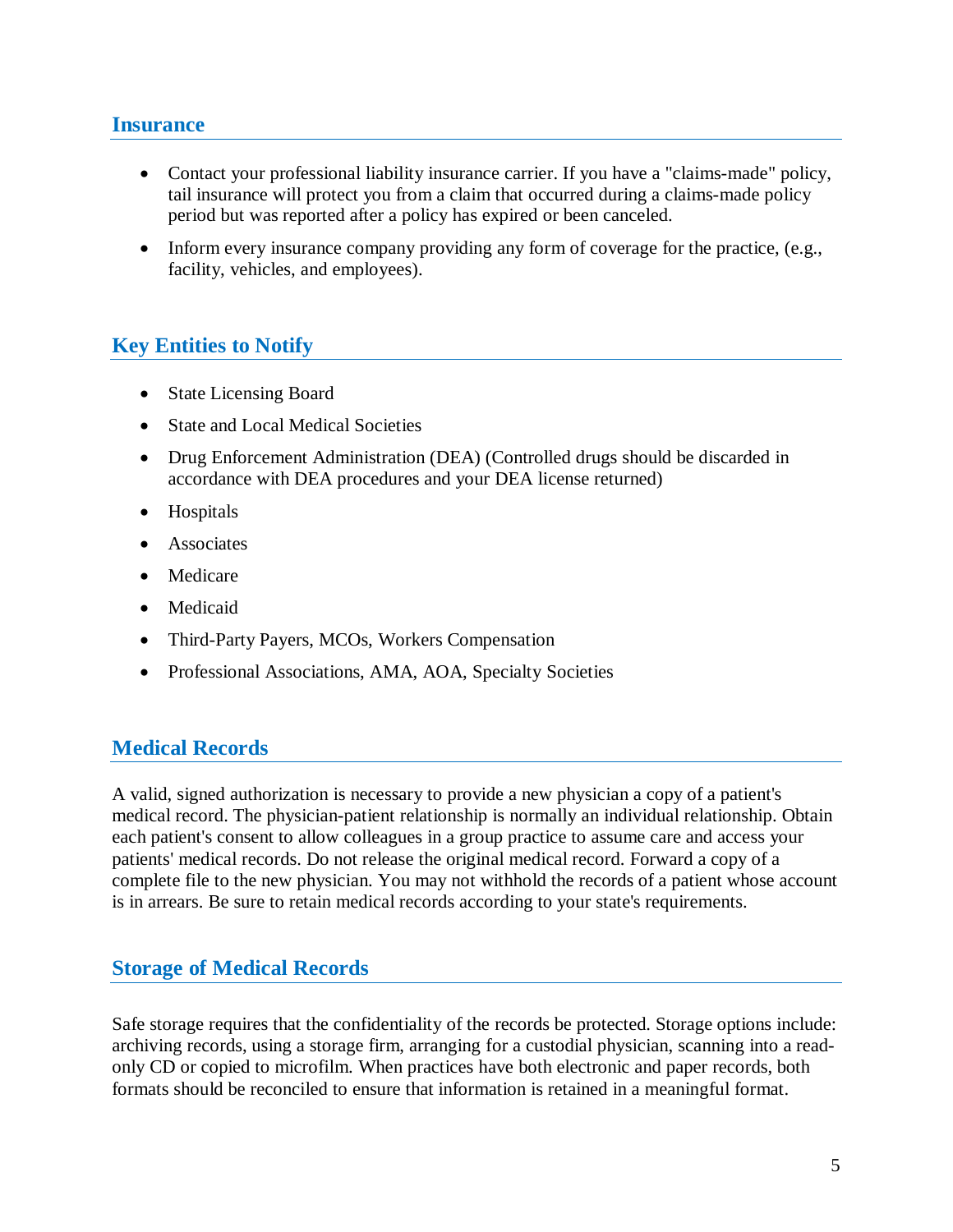#### **Arranging for Physician Custodians of Medical Records:**

A written agreement is encouraged and it should address the following:

- Length of time to maintain the records
- Indemnification provisions
- Access by a patient or the physician to the medical records

#### **Storage Facility:**

Any relationship established with a firm that handles the storage of sensitive information should include a formal written contract outlining the mutual obligations of the storage firm and the physician. There should also be in place a HIPAA business associate agreement with the storage firm. Before contracting with any such facility, some due diligence should be performed to verify the contractor's ability to maintain the confidentiality of medical records and its ability to limit access to appropriate persons.

## <span id="page-5-0"></span>**Destruction of Medical Records**

It would be best to never destroy medical records as there continues to be exceptions to the Statute of Limitations for suits to be brought. At times, this has happened several years after the alleged event may have occurred. It is never safe to destroy records even if the practice is following our recommended medical record retention policy. Technology today allows practices to scan records on to CDs for storage. This method allows for retention and frees up significant space.

While it is highly recommended that retention is the best method some practices may feel the need to elect destruction of old medical records. If destroying medical records is the practice's choice, it is only safe to do so after the MPIE retention a time frames. Some older inactive records may be purged. Confidential destruction (shredding) is an option. Contact either your local hospital which may have the capacity to safely dispose of medical records or, an attorney, to locate a secure record destruction service. HIPAA requires that a business associate agreement be entered into when a destruction service is used.

## <span id="page-5-1"></span>**Additional Considerations**

- Review your contracts related to notification requirements. It is always advisable to contact your attorney to ensure compliance with state laws and to review written contracts.
- Remember to destroy prescription pads and letterhead after your last appointment.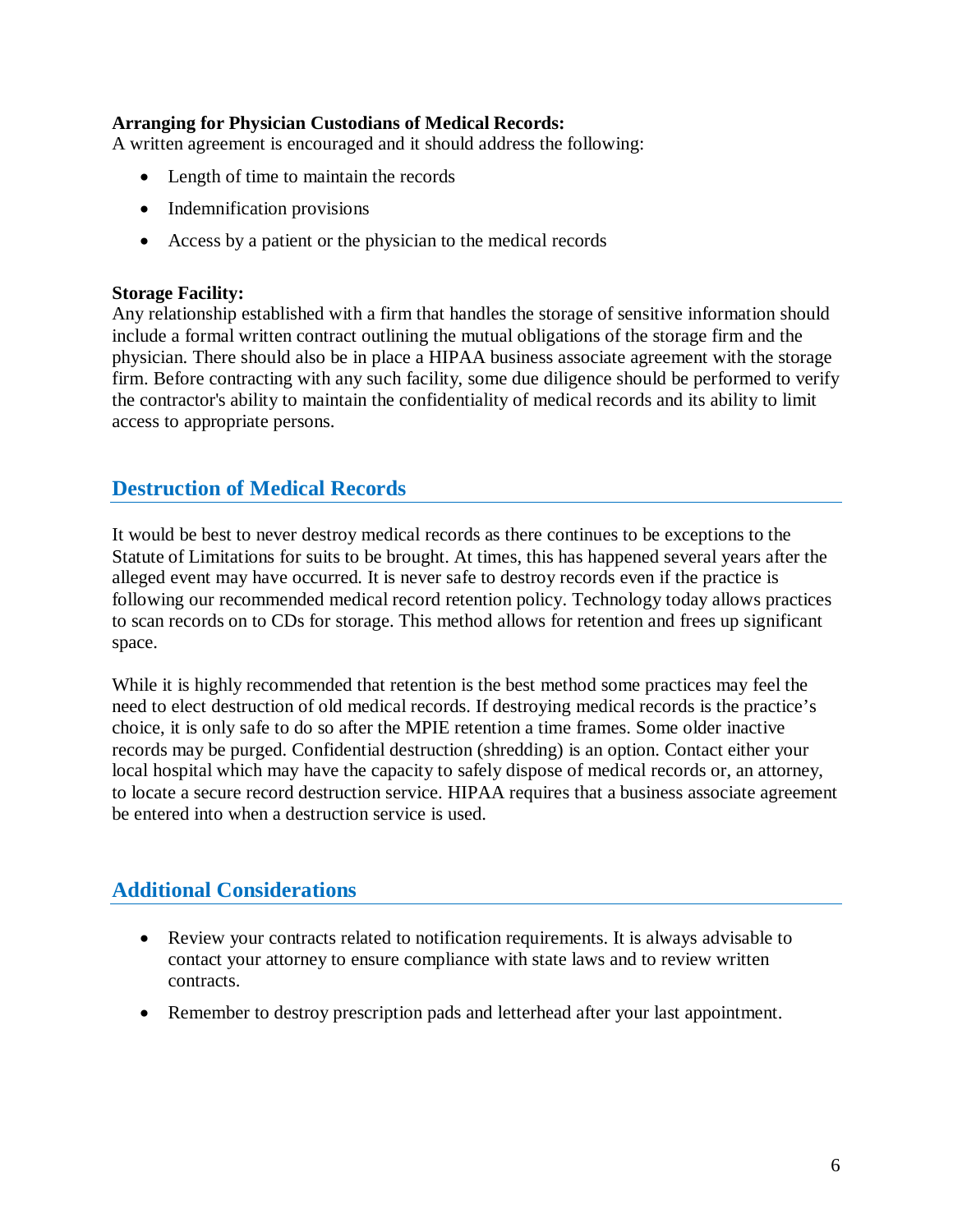## <span id="page-6-0"></span>**Resources**

- AHIMA: Protecting Patient Information after a Facility Closure (2011 update) [http://library.ahima.org/doc?oid=105074#.V6OgyPkrJhE,](http://library.ahima.org/doc?oid=105074#.V6OgyPkrJhE) accessed 8/4/16
- ACOG: Closing Down a Medical Practice: Guidelines and Considerations [http://www.acog.org/About-ACOG/ACOG-Departments/Practice-Management-and-](http://www.acog.org/About-ACOG/ACOG-Departments/Practice-Management-and-Managed-Care/Closing-a-Practice)[Managed-Care/Closing-a-Practice,](http://www.acog.org/About-ACOG/ACOG-Departments/Practice-Management-and-Managed-Care/Closing-a-Practice) accessed 8/4/16
- ACP: Checklist Before Closing or Retiring from Practice [https://www.acponline.org/system/files/documents/running\\_practice/practice\\_manageme](https://www.acponline.org/system/files/documents/running_practice/practice_management/tools/closing_practice.docx) [nt/tools/closing\\_practice.docx,](https://www.acponline.org/system/files/documents/running_practice/practice_management/tools/closing_practice.docx) accessed 8/4/16
- AAFP: Closing or Selling a Practice [http://www.aafp.org/practice](http://www.aafp.org/practice-management/administration/finances/close-sell.html)[management/administration/finances/close-sell.html,](http://www.aafp.org/practice-management/administration/finances/close-sell.html) accessed 8/4/16
- Michigan State Medical Society, [www.msms.org,](http://www.msms.org/) 517.337.1351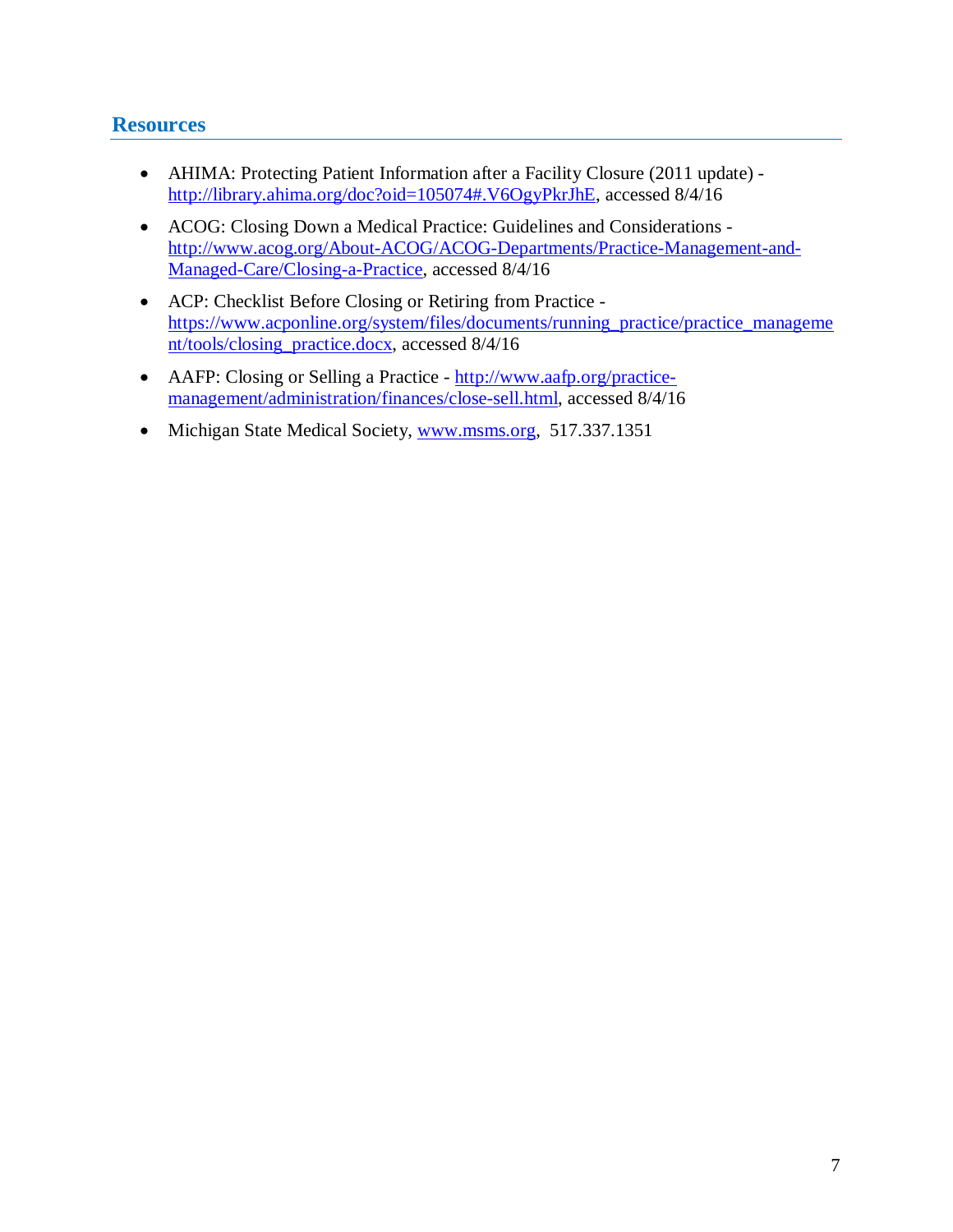# <span id="page-7-0"></span>**Appendix A | Sample Letter to Patients Announcing Closure**

[Practice/Organization Name] [Address] [City, State Zip]

[Date]

[Patient Name] [Address] [City, State Zip]

Dear [Patient Name]:

I have decided to close my practice due to [reason – retirement, business reasons, etc.]. The last day I will see patients is [date].

I encourage you to look for a new provider as soon as possible. If you need assistance with selecting a new provider, you may wish to contact [local medical society and/or community health services referral hotline] at [phone number/website].

Your medical records are confidential, and a copy can be transferred to another doctor or released to you or another person you designate only through your permission. Please sign the enclosed authorization form and return it to my office by [date] so we may transfer your records.

Thank you for trusting me with your healthcare needs. Best wishes for your future health.

Sincerely,

[Physician Name]

Enclosure: Authorization to Release Medical Records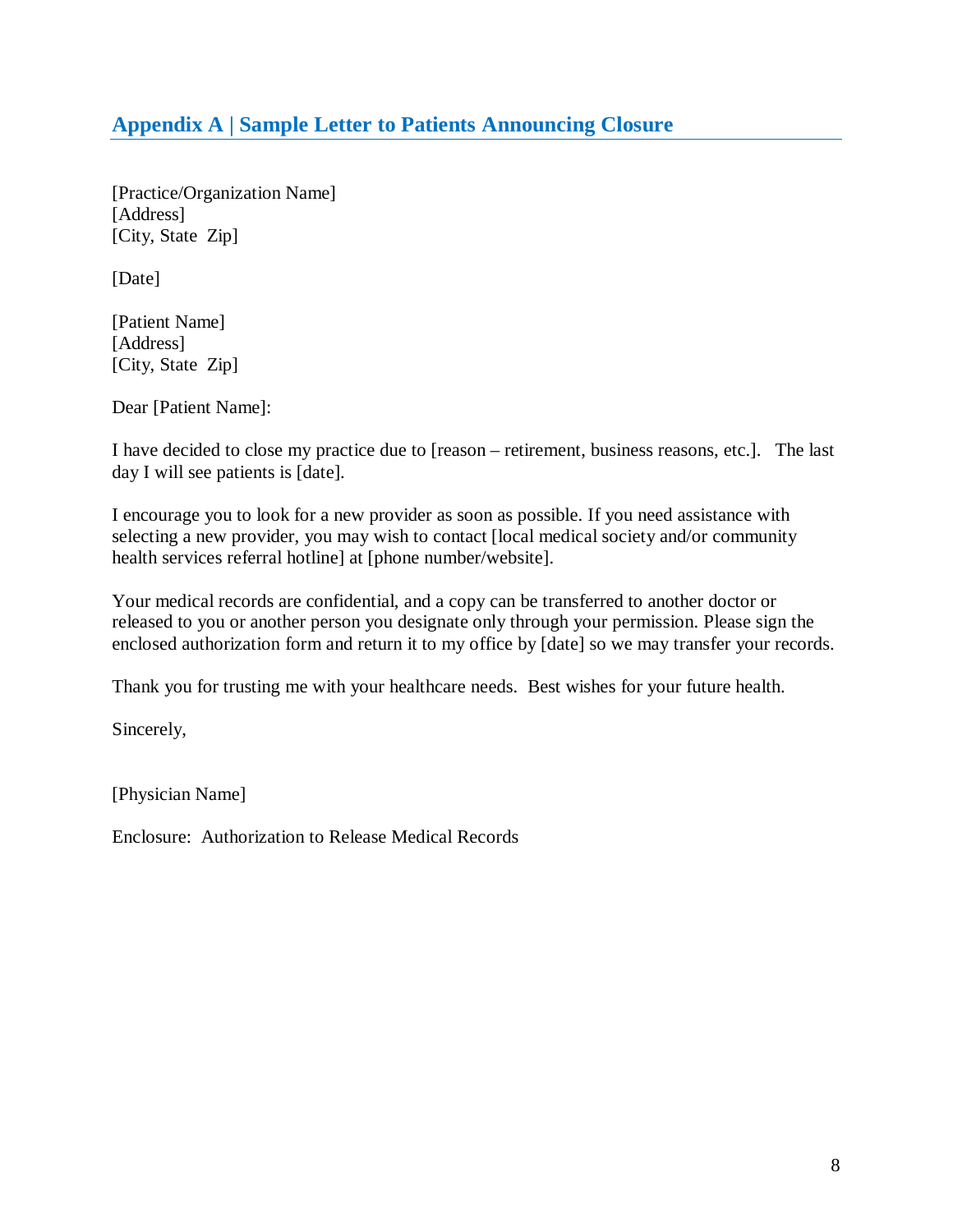# <span id="page-8-0"></span>**Appendix B | Sample Letter to Patients if Practice is Sold**

[Practice/Organization Name] [Address] [City, State Zip]

[Date]

[Patient Name] [Address] [City, State Zip]

Dear [Patient Name]:

I have decided to close my practice due to [reason – retirement, business reasons, etc.]. The last day I will see patients is [date].

[Physician name] will be taking over my practice. Dr. [name] will be in custody of the medical records of all of my former patients, and would be pleased to continue your medical treatment, if you choose. I am pleased that you have the opportunity to have [him/her] as your physician. [Include a brief paragraph summarizing the qualifications of the physician taking over the practice.]

Of course, you may seek medical care from another doctor if you like. If you choose to do so, I recommend looking for a new physician as soon as possible. If you need assistance with selecting a new provider, you may wish to contact [local medical society and/or community health services referral hotline] at [phone number/website].

Your medical records are confidential, and a copy can be transferred to another doctor or released to you or another person you designate only through your permission. If you choose to see a different physician, please sign the enclosed authorization form and return it to my office by [date] so we may transfer your records to your new doctor.

Thank you for trusting me with your healthcare needs. Best wishes for your future health.

Sincerely,

[Physician Name]

Enclosure: Authorization to Release Medical Records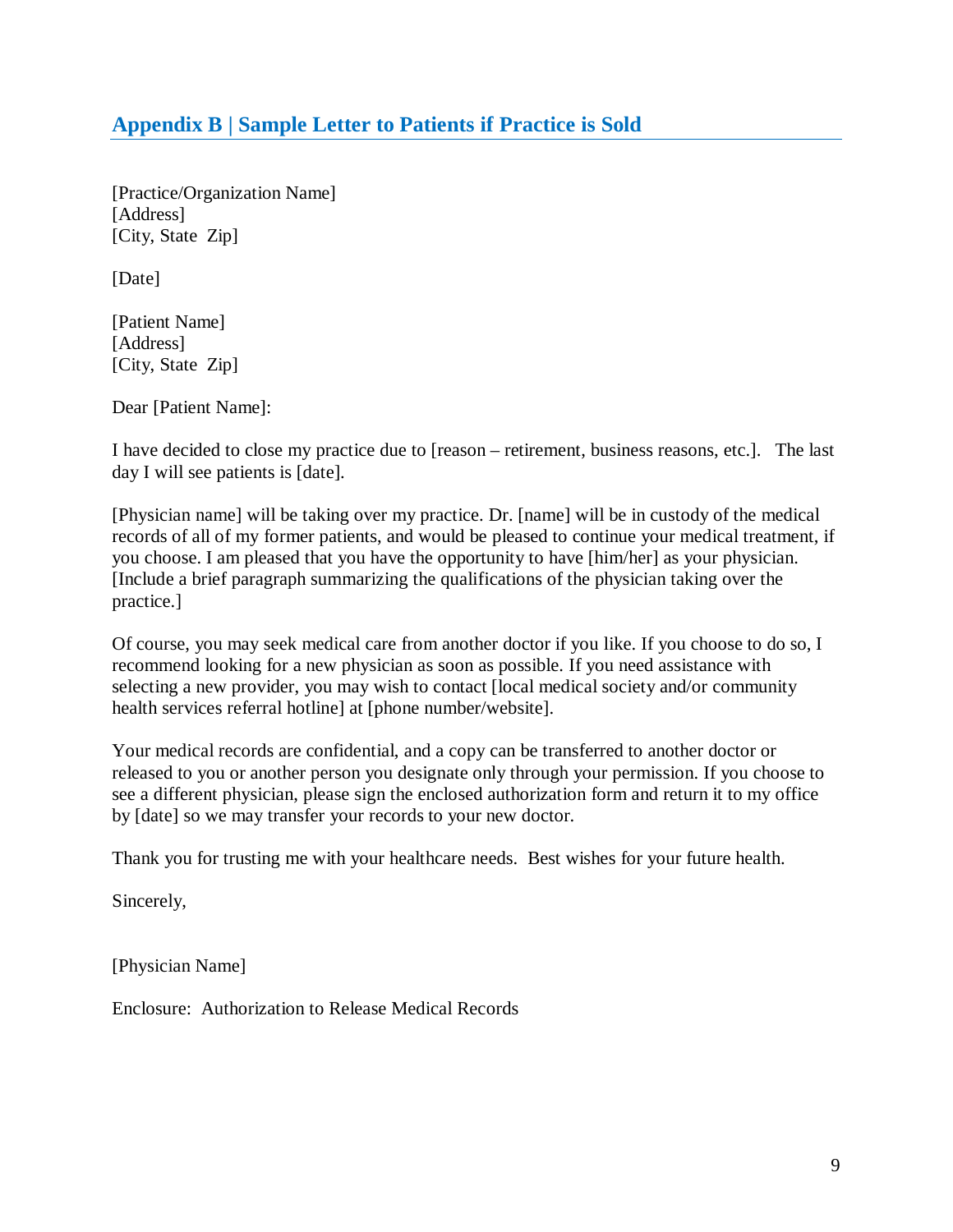# <span id="page-9-0"></span>**Appendix C | Sample Authorization to Release Medical Records**

Dear Dr. \_\_\_\_\_\_\_\_\_\_\_\_\_\_\_\_\_\_\_\_\_\_\_\_\_\_\_\_:

This letter will authorize you to provide a copy of my medical records (as indicated by the check mark(s) below) or to otherwise release confidential information. At this time I am requesting the following:

\_\_\_\_\_\_\_\_\_\_\_\_\_\_\_\_\_\_\_\_\_\_\_\_\_\_\_\_\_\_\_\_\_\_\_\_\_\_\_\_\_\_\_\_\_\_\_\_\_\_\_\_\_\_\_\_\_\_\_\_\_\_\_\_\_\_\_\_\_\_\_\_

\_\_\_\_\_\_\_\_\_\_\_\_\_\_\_\_\_\_\_\_\_\_\_\_\_\_\_\_\_\_\_\_\_\_\_\_\_\_\_\_\_\_\_\_\_\_\_\_\_\_\_\_\_\_\_\_\_\_\_\_\_\_\_\_\_\_\_\_\_\_\_\_

- □ Complete record.
- Records of care from \_\_\_\_\_\_\_\_\_\_\_\_\_\_\_\_\_\_\_\_\_ to \_\_\_\_\_\_\_\_\_\_\_\_\_\_\_\_ only.
- $\Box$  Records of care concerning the following condition(s):

Other. Specify: \_\_\_\_\_\_\_\_\_\_\_\_\_\_\_\_\_\_\_\_\_\_\_\_\_\_\_\_\_\_\_\_\_\_\_\_\_\_\_\_\_\_\_\_\_\_\_\_\_\_\_\_

\_\_\_\_\_\_\_\_\_\_\_\_\_\_\_\_\_\_\_\_\_\_\_\_\_\_\_\_\_\_\_\_\_\_\_\_\_\_\_\_\_\_\_\_\_\_\_\_\_\_\_\_\_\_\_\_\_\_\_\_\_\_\_

\_\_\_\_\_\_\_\_\_\_\_\_\_\_\_\_\_\_\_\_\_\_\_\_\_\_\_\_\_\_\_\_\_\_\_\_\_\_\_\_\_\_\_\_\_\_\_\_\_\_\_\_\_\_\_\_\_\_\_\_\_\_\_

\_\_\_\_\_\_\_\_\_\_\_\_\_\_\_\_\_\_\_\_\_\_\_\_\_\_\_\_\_\_\_\_\_\_\_\_\_\_\_\_\_\_\_\_\_\_\_\_\_\_\_\_\_\_\_\_\_\_\_\_\_\_\_

 $\Box$  Confer with other person orally about information in my medical record.

**HIV/AIDS:** I consent to the release of any positive or negative test result for AIDS or HIV infection, antibodies to AIDS, or infection with any other causative agent of AIDS, with the rest of my medical records.

Initials: \_\_\_\_\_\_ Date: \_\_\_\_\_\_\_\_\_\_\_\_\_\_\_\_\_\_\_\_

To the following person(s):

Name(s)

Street

City State ZIP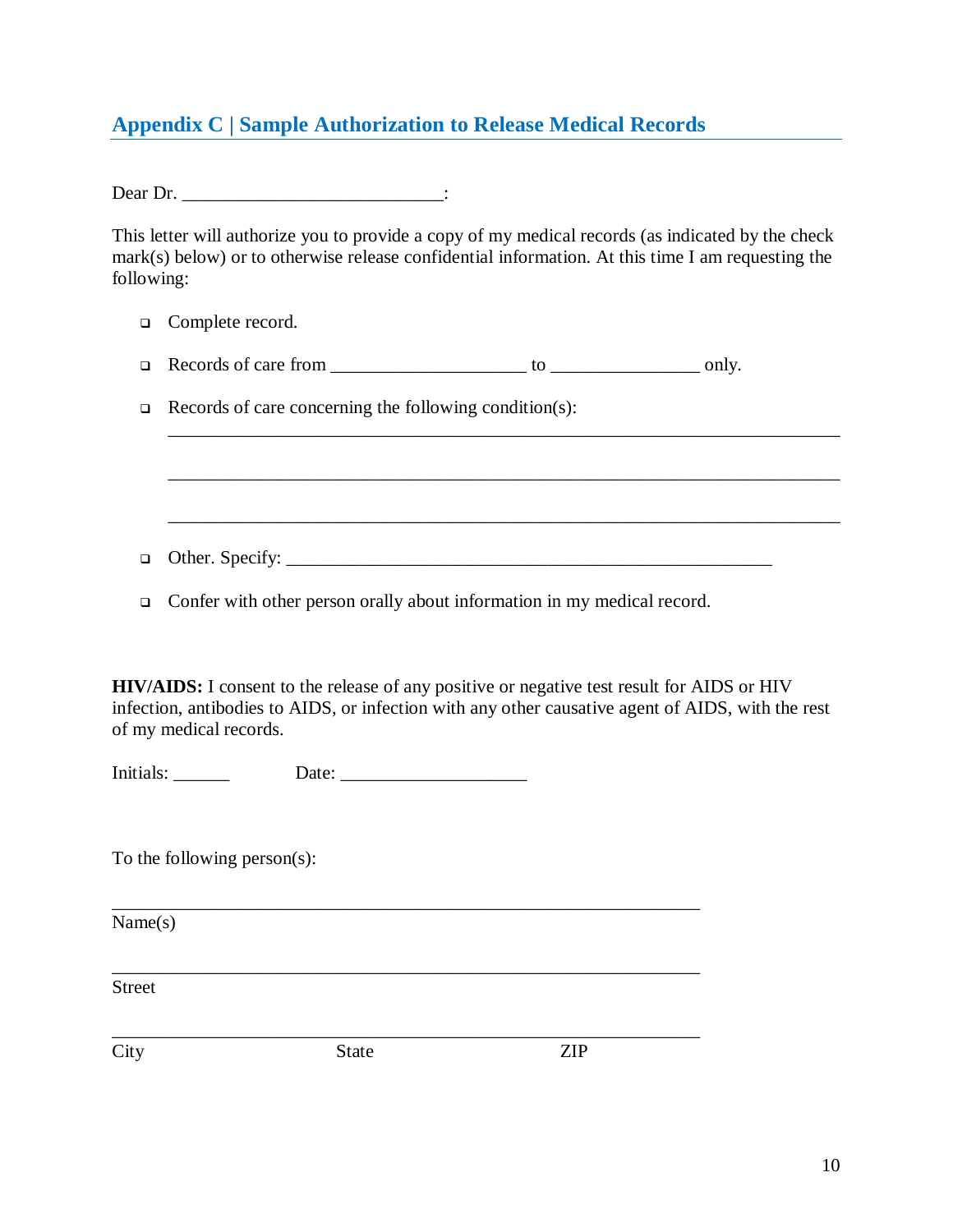# <span id="page-10-0"></span>**Appendix D | Practice Closure Checklist**

- Notify employees and make necessary arrangements to ensure adequate staffing until closure date.
- $\Box$  Post signage re: closure in office.
- $\Box$  Send notification letter to patients and place a dated copy of the notification in each patient's medical record.
- $\Box$  Place notice for closure in local newspaper(s).
- $\Box$  Evaluate the terms of the lease and give notice to landlord as required, or consider options to renegotiate if the lease is of longer duration than the time the physician wishes to remain in practice.
- $\Box$  Investigate sources to sell or dispose of medical and office equipment.
- $\Box$  Make arrangements to store or transfer custody of medical records. Notify your state medical board of the storage location.
- $\Box$  Inventory drugs and dispose, sell, transfer, or donate according to federal and state requirements. Contact the Drug Enforcement Administration (DEA) for specifics. Destroy all prescription pads.
- $\Box$  If the physician is retiring or relocating, notify DEA in writing and enclose DEA Controlled Substance Certificate and controlled substance order forms (cross out and write "void" on forms before sending).
- $\Box$  If the physician has practiced under a name other than his or her own (e.g., "Doctor's Westside Clinic"), he or she should have filed an assumed name certificate with the county clerk. The physician should contact the county clerk to deactivate this assumed name if he or she is closing the practice without a buyer or if someone else is assuming the practice under that name.
- $\Box$  If the physician and other physicians have been practicing as a partnership (or have had an operating agreement like a partnership to share office space) and the partnership will continue after the physician's retirement or departure, then withdrawing from the partnership or otherwise transferring the partnership interest is necessary. The departing physician should consult a lawyer regarding this matter.
- $\Box$  If the physician has operated X-ray and/or mammography equipment in the office, the physician holds a license from the Department of Health and must maintain a record of the transfer or disposal of such equipment.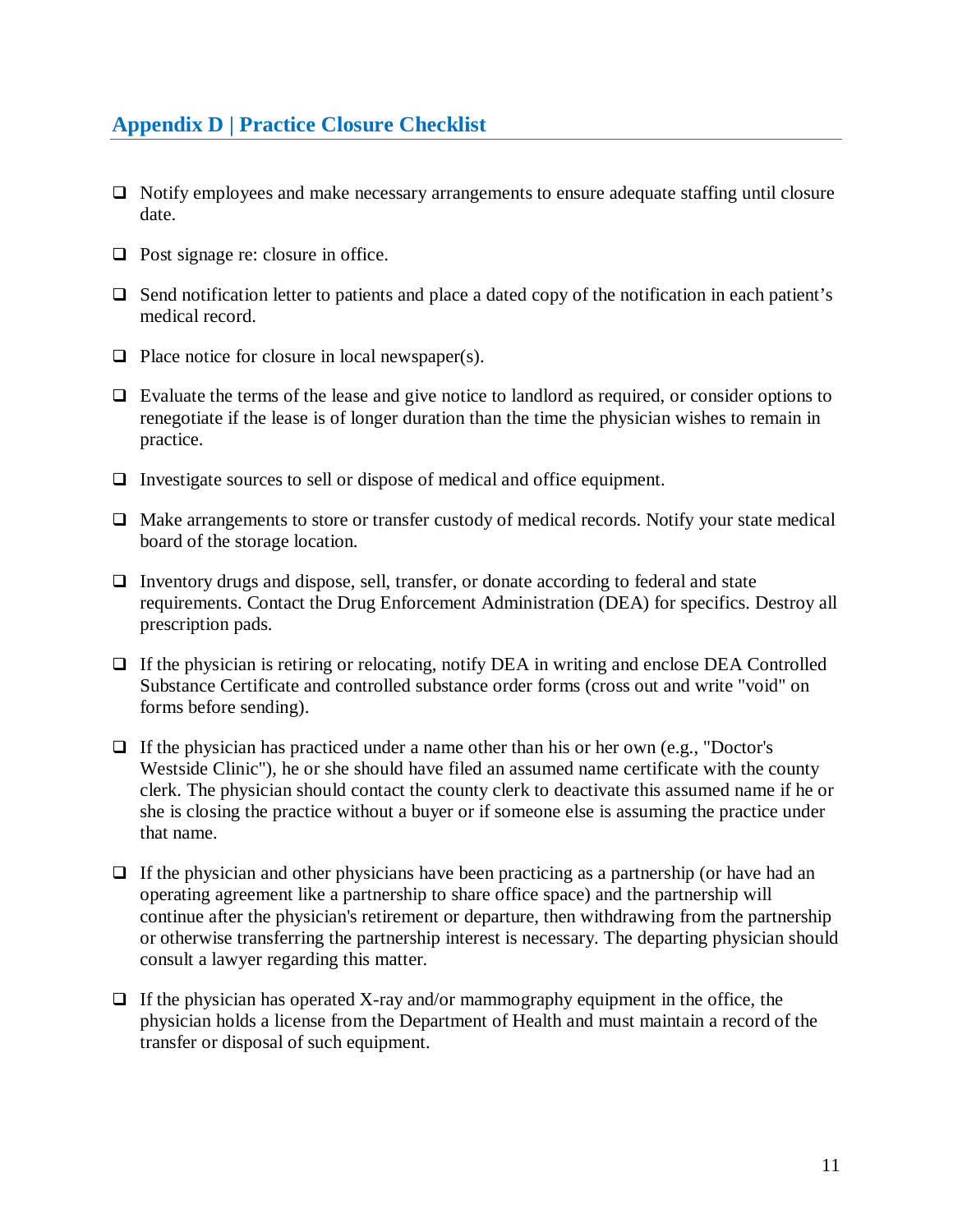- $\Box$  Send written notification to Medicare, Medicaid and all contracted payers. Include the closure effective date and a forwarding address for payments that resolve after the closure date.
- $\Box$  Notify your state medical board, licensing board, credentialing organizations, professional memberships, hospitals where you have privileges, and ancillary services such as labs/MRI facilities, etc.
- $\Box$  Inform all suppliers/service contracts of closure date and request final statements to close accounts (utilities, medical suppliers, office suppliers, collection agencies, housekeeping services, hazardous waste disposal, magazine subscriptions, laundry services, etc.).
- $\Box$  Advise professional liability insurance carrier of the physician's change in status. If the physician has a "claims made" policy, consider purchasing additional insurance to cover claims that may be filed after the coverage lapses. (This additional insurance is known as a "tail policy.") If the physician will be practicing part-time, insurance coverage may still be advisable.
- $\Box$  Consider using an answering service or prepare messaging for phone calls after the office is closed.
- $\Box$  Contact the US Postal Service to arrange for mail to be forwarded.